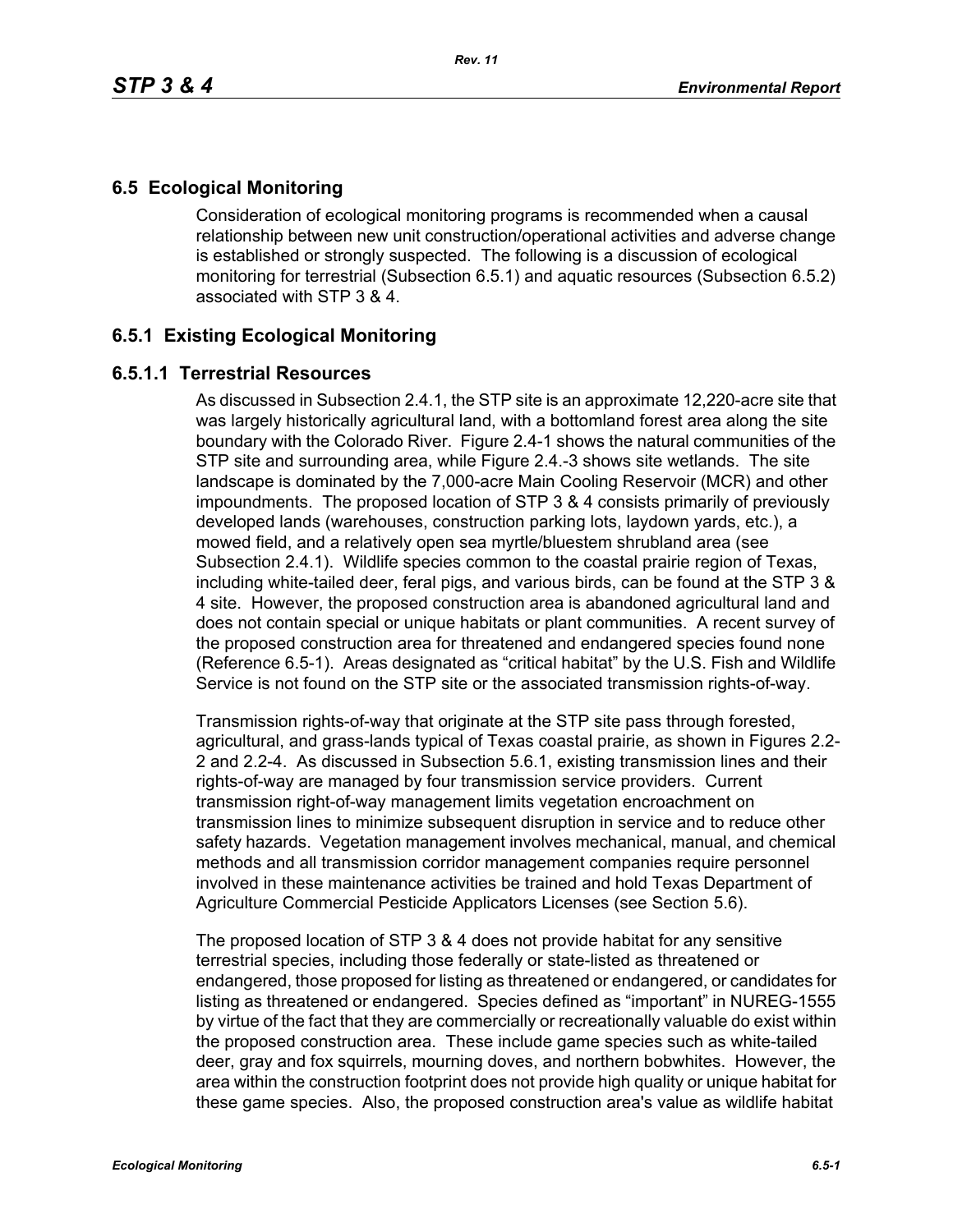is diminished by its proximity to STP 1 & 2 and associated infrastructure, with their human activity and noise.

Several drainage ditches are located within the construction footprint of STP 3 & 4 (Reference 6.5-1, see also Subsection 4.3.1). Twenty-nine wetlands and the relocated Little Robbins Slough are near the construction footprint. No other important habitats as defined by NUREG-1555 exist within the proposed construction area.

Regulatory agencies have not required ecological monitoring of the STP site or its associated transmission rights-of-way since the period of reservoir filling (mid-1980s) and there is no ongoing monitoring.

### **6.5.1.2 Aquatic Resources**

STPNOC is currently conducting studies of aquatic communities in the vicinity of the STP site to support the STP 3 & 4 license application to the NRC. These studies are to assess the potential environmental impact of licensing STP 3 & 4 as required by the National Environmental Policy Act. The following aquatic studies will be conducted over the 2007-2008 timeframe.

STPNOC has commissioned ENSR Corporation (Houston, Texas) to survey the fish of the MCR, shown in Figures 2.4-1 and 2.4-2. The 7,000-acre MCR will be sampled based on five fixed sampling stations (circulating water intake area, circulating water discharge area, makeup water area, central levee area, and blowdown area) and three distinct sections (or regions) of the MCR. Sampling began in spring 2007 and will be repeated quarterly (summer, fall, winter, spring) for one year.

Four diverse gear types are used to collect aquatic samples, ensuring that a range of habitats is sampled. Paired otter trawls are being used to sample five fixed and five random stations each quarter. Experimental monofilament gill nets (multiple panels, different mesh sizes) are used to sample each of the three MCR regions quarterly. A large (100-foot- long by 20-foot-long) purse seine is used to sample each region of the MCR each quarter. Standard wire minnow traps are used to sample small fish in the littoral zone of the MCR. These traps are placed adjacent to gill net sets in each region of the MCR on a quarterly basis. The study is intended to yield a list of fish species present, a measure of species richness, and an assessment of relative abundance, as indicated by catch-per-unit effort.

An impingement and entrainment study began in spring 2007 at the Circulating Water Intake Structure to assess potential seasonal impact on aquatic species from operations of the intake structure. These studies will continue to be conducted biweekly or monthly—depending on the season—for one year. Operations personnel will be assisting in the study by operating the traveling screens at frequencies selected to assess impingement on the screens.

Sampling of fish in the Colorado River was conducted beginning in late summer 2007 and will continue through the end of the year to assess fish populations in the lower Colorado River that may be impacted by operation of the Reservoir Makeup Pumping Facility (RMPF). This sampling is intended to supplement lower Colorado River fish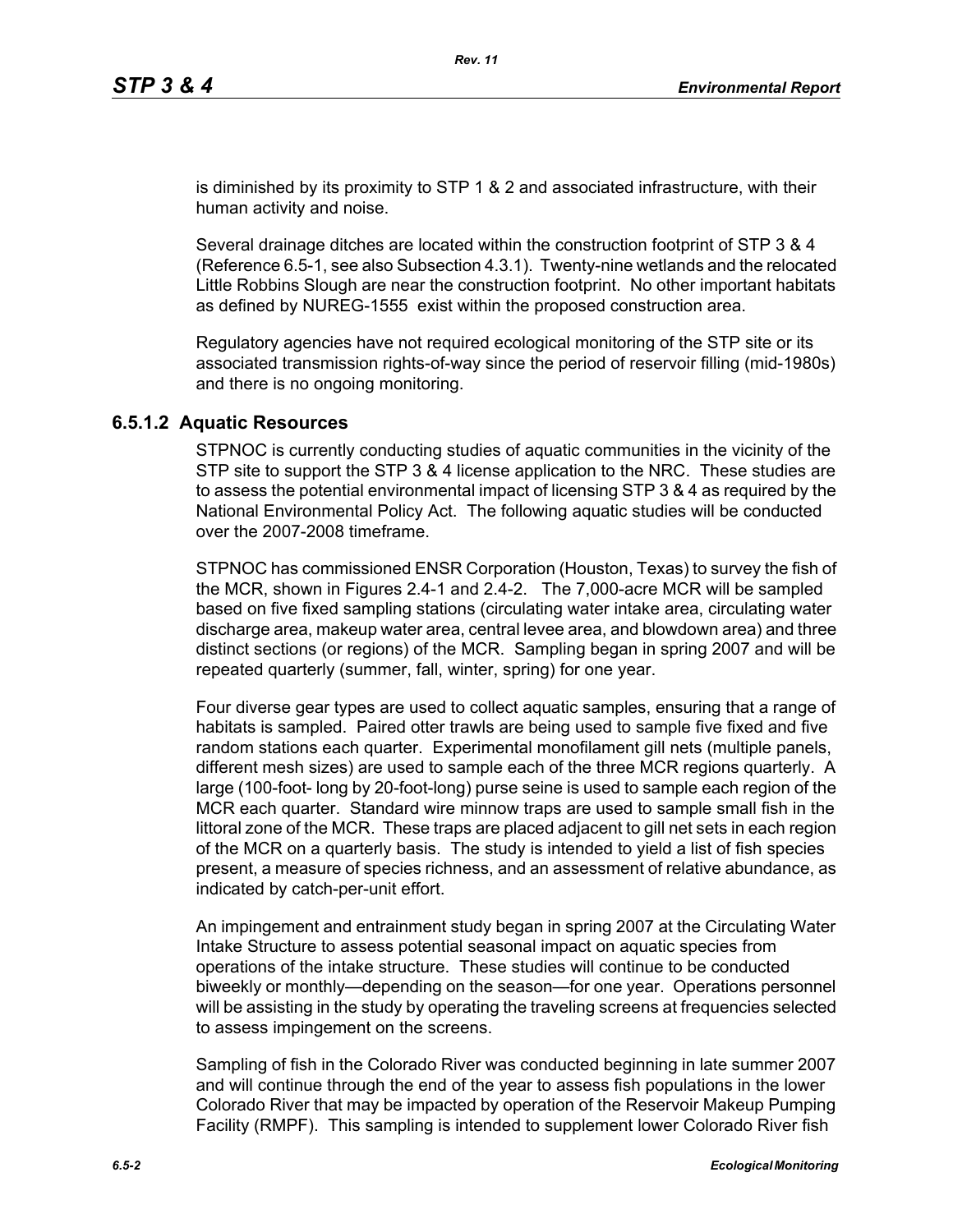surveys planned by Texas Parks and Wildlife Department's (TPWD) Coastal Division. The TPWD initially planned to begin fish sampling in late spring or early summer of 2007, but now expects to begin sampling in 2008. Figure 2.4-2 shows the reach of the lower Colorado River that will be sampled by the TPWD.

## **6.5.2 Construction, Preoperational, and Operational Monitoring**

## **6.5.2.1 Terrestrial Resources**

The STP 3 & 4 area consists primarily of previously developed lands, a mowed field, and abandoned agricultural lands that have converted to sea myrtle/bluestem shrubland. The resulting diversity of plant species in this area is relatively low. Similarly, the STP 3 & 4 area does not provide exclusive habitat for rare or important species; however, game species common to Texas coastal prairie may be minimally impacted. Therefore, construction will not reduce the local or regional diversity of plants or plant communities. The potentially impacted sea myrtle/bluestem shrubland in the construction footprint is also commonly available at other locations on the STP site as well as offsite. Thus, the potential displacement and construction-related mortality of wildlife will be small relative to regional wildlife populations. Within the construction footprint, one large drainage ditch will be relocated. Potential impacts to wetlands in and near the STP 3 & 4 site will be minimized by best construction management practices employed by STPNOC during construction activities.

Operation of STP 3 & 4 will result in a 2-foot increase in water level in the MCR (see Subsection 4.3.1). However, this increase is not expected to negatively impact the waterbirds nesting on the internal dikes or the waterbirds that forage, drink, or rest in the reservoir.

No important species (other than previously discussed common game species) or habitats will be negatively impacted by construction or operation of STP 3 & 4. Since the plant community on the site does not comprise high quality habitat, monitoring of terrestrial plant and animal species during plant construction, preoperational, or postoperational periods is not warranted and is not proposed.

No new transmission rights-of-way outside the STP site will be constructed for STP 3 & 4, but some upgrading of conductors would be necessary. There would be small ecological impacts associated with noise/movement of construction equipment and workers involved in changing out conductors and replacement of towers by the transmission service providers. This kind of work normally involves a crew with several flatbed "conductor trucks" (carrying large cable spools) and large bucket trucks. A variety of birds, small mammals, and larger mammals (white-tailed deer) could be disturbed by this activity, but the impact of this disturbance in most circumstances would be trivial, for example animals moving away or avoiding the area for several days while crews are working. Nesting of some ground-nesting birds (e.g., Northern bobwhite, wild turkeys, meadowlark, horned lark, killdeer) could be disrupted if these species are present and if the work is carried out during spring/early summer nesting period. If work were carried out in non-nesting periods, impacts to ground-nesting birds could be avoided. Considering the relatively small amount of ground activity necessary for construction activities and the availability of alternative ground-nesting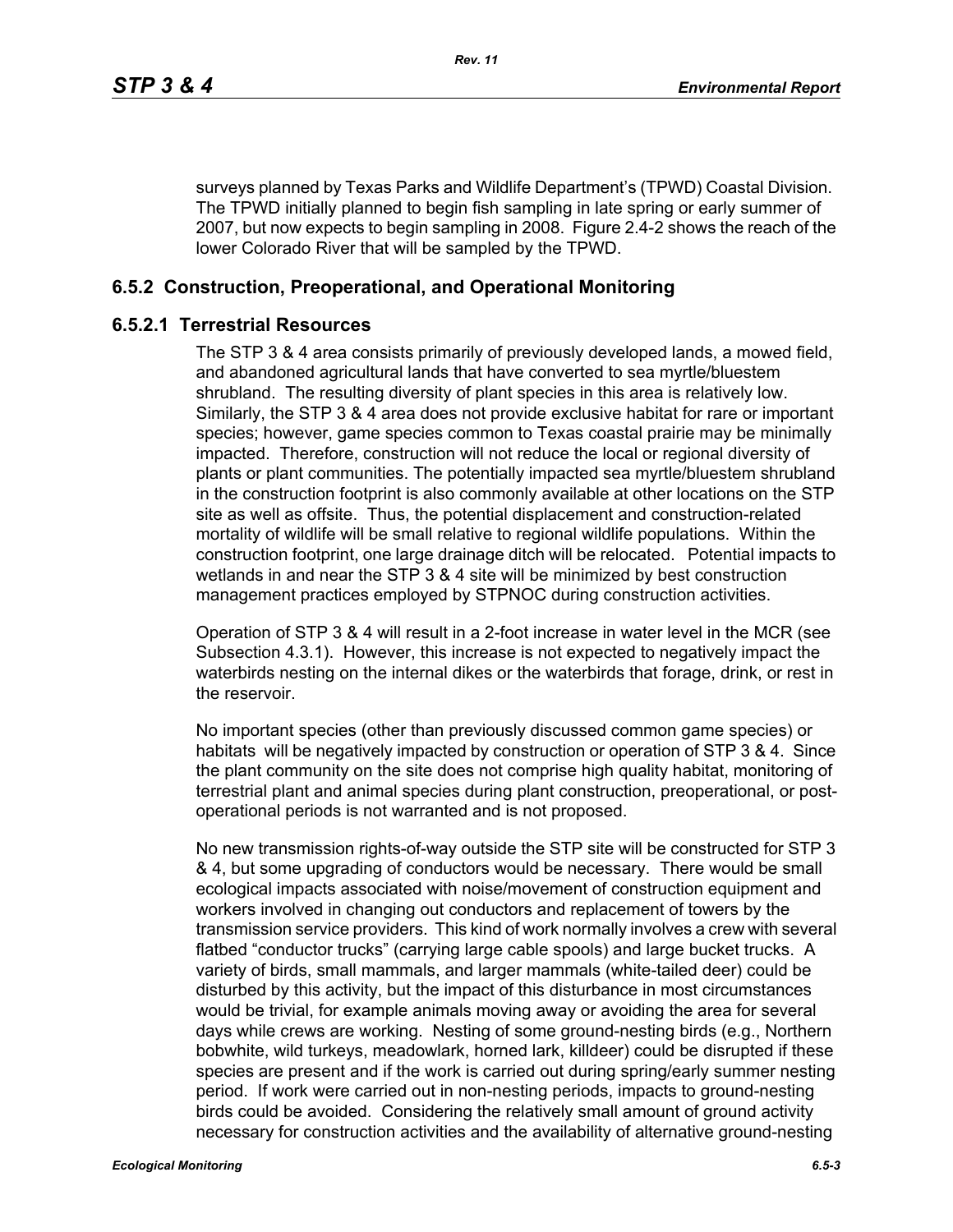land, the impact is expected to be SMALL. Given the low level of anticipated impacts, monitoring is not warranted or proposed.

### **6.5.2.2 Aquatic Resources**

As discussed in Subsection 4.3.2, construction of STP 3 & 4 could impact several small drainages in the construction area. It is possible that some disturbed soil from construction sites could be deposited as sediment in onsite wetlands, ditches, sloughs, and impoundments with storm water runoff. However, best construction management practices would reduce the amount of erosion and sedimentation associated with construction, and would limit impacts to aquatic communities in down-gradient water bodies. A Storm Water Pollution Prevention Plan that specifies methods for control of erosion and sedimentation will be in place before construction in accordance with Texas Commission of Environmental Quality guidelines (Reference 6.5-2). Given that no rare or unique aquatic species have been identified in the construction zone and any adverse impacts from construction will be small, localized, and temporary, STPNOC concludes that no monitoring of aquatic communities in the construction area is warranted.

Impacts of the STP 1 & 2 RMPF on aquatic communities were evaluated in the 1970s and 1980s (see Subsection 5.3.1), addressing NRC concerns about potential impingement and entrainment impacts during both wet (high-river flow) and dry (lowriver flow) periods. These studies encompass the range of Colorado River flow and salinity conditions. Because the historical studies cover the range of flow and salinity conditions experienced at the STP site and address impacts to both wet-year fish assemblages (more freshwater species) and dry-year fish assemblages (more marine/estuarine species), STPNOC believes no additional studies of impingement and entrainment are necessary. Impacts from STP 3 & 4 may be conservatively extrapolated from existing studies, adjusting for the additional volume of water pumped from the Colorado River to the MCR. Because the impacts of the STP RMPF have been assessed under a range of operating conditions and long-term monitoring of Matagorda Bay fish and shellfish populations suggests that STP 1 & 2 have had little or no impact on these populations (see Subsections 2.4.2 and 5.3.1), STPNOC has concluded that no additional aquatic monitoring is warranted.

As discussed in Subsections 5.3.1 and 5.3.2, no protected aquatic species should be affected by operation of STP 3 & 4. Some commercially and recreationally important finfish and shellfish (e.g., brown shrimp, blue crab, striped mullet, red drum) may be impinged or entrained at the RMPF during periods of low Colorado River stream flow. However, impacts are expected to be minimized because STPNOC diverts river water for MCR makeup during high-flow periods when these species are not present. Impingement and entrainment losses would be SMALL in any case, and would not destabilize important fish or shellfish communities, as demonstrated (see Subsections 2.4.2 and 5.3.1) by stable or expanding populations downstream in Matagorda Bay.

#### **6.5.3 Conclusions**

Based on the above discussion, STPNOC has concluded that the impacts of construction and operation of STP 3 & 4 on both terrestrial and aquatic resources are